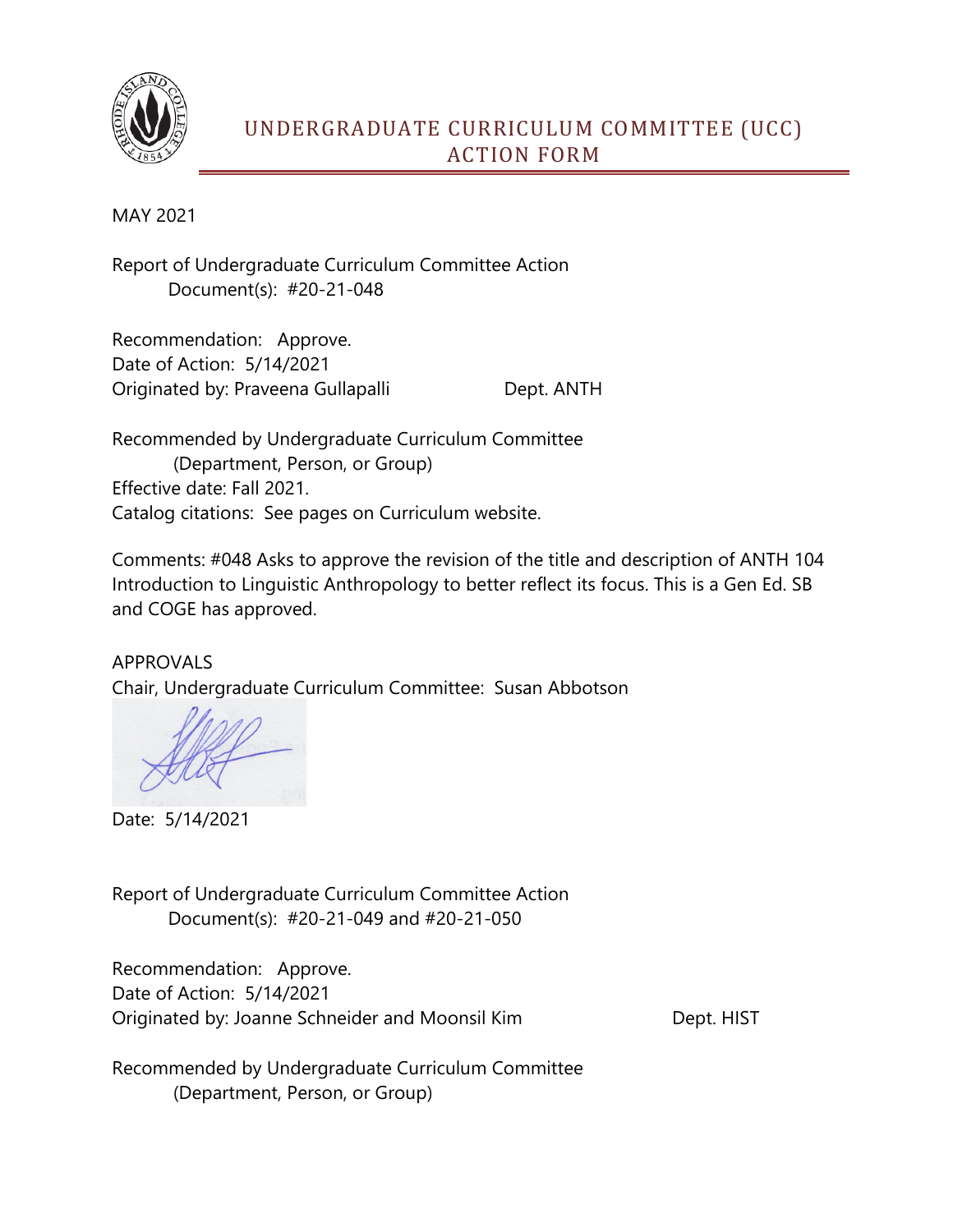Effective date: Fall 2021. Catalog citations: See pages on Curriculum website.

Comments: #049 Asks to a revision to the title and description of HIST 267 Personal Memories of the World Wars to better reflect its content and make it more attractive. This is a Gen Ed. CONN course and COGE has approved. Meantime, #050 asks to approve a revision to the title and description of HIST 345 Conflict, Globalization and Modern East Asia to better reflect its broadened focus and to add the course to the electives for the Secondary Education History major from which it had been left out in error.

APPROVALS Chair, Undergraduate Curriculum Committee: Susan Abbotson

Date: 5/14/2021

Report of Undergraduate Curriculum Committee Action Document(s): #20-21-051 and #20-21-059

Recommendation: Approve. Date of Action: 5/14/2021 Originated by: Lesley Bogad Dept. Ed Studies

Recommended by Undergraduate Curriculum Committee (Department, Person, or Group) Effective date: Fall 2021. Catalog citations: See pages on Curriculum website.

Comments: When Ed. Studies overhauled its programs a couple of years back they incorrectly sequenced two of their upper level courses in the Science major, and this proposal is asking to fix this. Neither course has yet been offered as next year will be the first group of students eligible. So #051 asks to approve revisions to the SED 316 Teaching Science, Technology, and Society and SED 416 Practicum in Secondary Science Education courses. The courses will essentially be switched and the titles and descriptions be updated to make their content clearer, and a new prerequisite is being created for the upper level of the two. #059 makes a similar corrective to the relatively new Education Studies minor, to remove remove the FNED 101 requirement and allow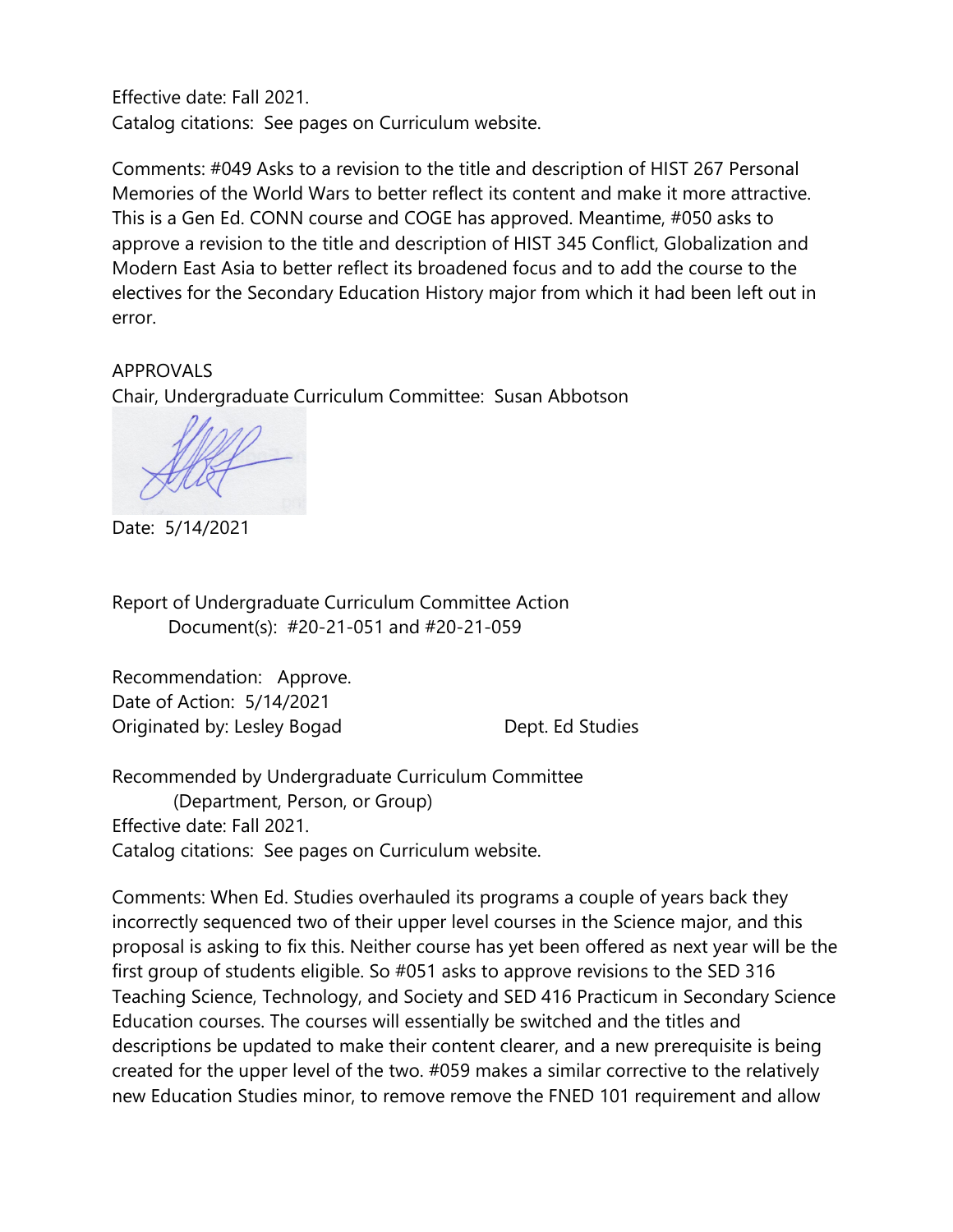WLED 201 Introduction World Languages Education (4 credits) as an alternative to SED 201 Introduction to Lesson Planning and SED 202 Introduction to Assessment (2 credits each). This will reduce the minor from 21 to 19 total credits, and offer the students an alternative avenue of concentration.

APPROVALS

Chair, Undergraduate Curriculum Committee: Susan Abbotson

Date: 5/14/2021

Report of Undergraduate Curriculum Committee Action Document(s): #20-21-052

Recommendation: Approve. Date of Action: 5/14/2021 Originated by: Nancy Bockbrader **Dept. Art** 

Recommended by Undergraduate Curriculum Committee (Department, Person, or Group) Effective date: Fall 2021. Catalog citations: See pages on Curriculum website.

Comments: #052 asks to approve the addition of ART 107 Foundations in Digital Media, as a needed prerequisite for ART 324 Graphic Design II to better prepare students for its content. It will be a more foundational design course so they will be able to cope with this upper level course and its material.

APPROVALS Chair, Undergraduate Curriculum Committee: Susan Abbotson

Date: 5/14/2021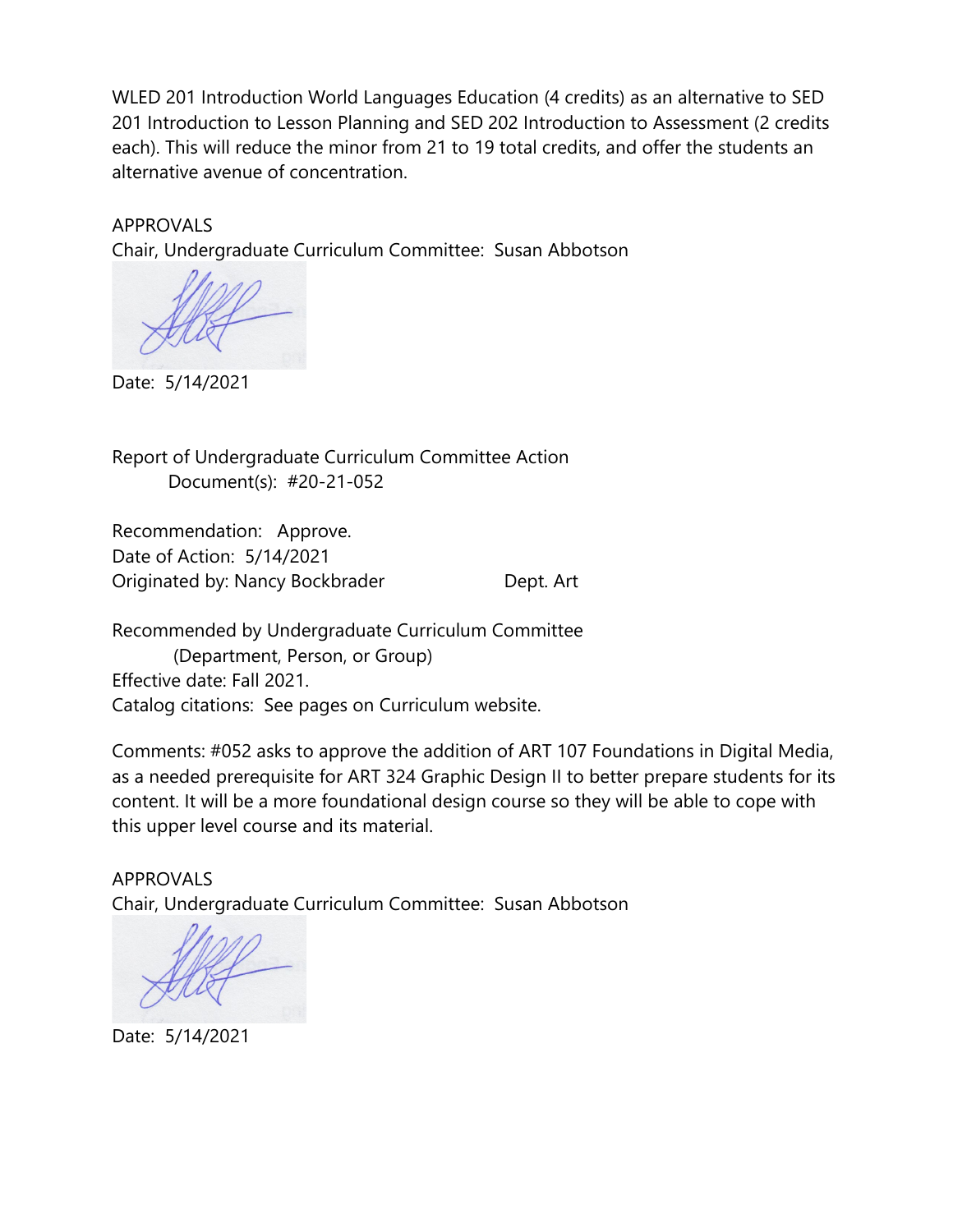Report of Undergraduate Curriculum Committee Action Document(s): #20-21-054 and #20-21-055

Recommendation: Approve. Date of Action: 5/14/2021 Originated by: Sarah Knowlton Dept. Chair Physical Science

Recommended by Undergraduate Curriculum Committee (Department, Person, or Group) Effective date: Fall 2021. Catalog citations: See pages on Curriculum website.

Comments: #054 asks to approve the addition of CHEM 104 General Chemistry II as an alternative prerequisite for CHEM 106 General Organic and Biochemistry II from CHEM 105, to make it more accessible to nursing students for whom it is required. CHEM 104 will sufficiently prepare them for CHEM 106. #055 asks to approve a revision of the Chemistry BA to add two more options for their required electives to offer more choice: CHEM 419 Biochemistry Mechanisms and CHEM 422 Biochemistry Lab. This will not alter any program totals.

APPROVALS Chair, Undergraduate Curriculum Committee: Susan Abbotson

Date: 5/14/2021

Report of Undergraduate Curriculum Committee Action Document(s): #20-21-056 to #20-21-058

Recommendation: Approve. Date of Action: 5/14/2021

Originated by: Holly Shadoian Dept. Vice Provost/Academic Affairs

Recommended by Undergraduate Curriculum Committee (Department, Person, or Group) Effective date: Fall 2021. Catalog citations: See pages on Curriculum website.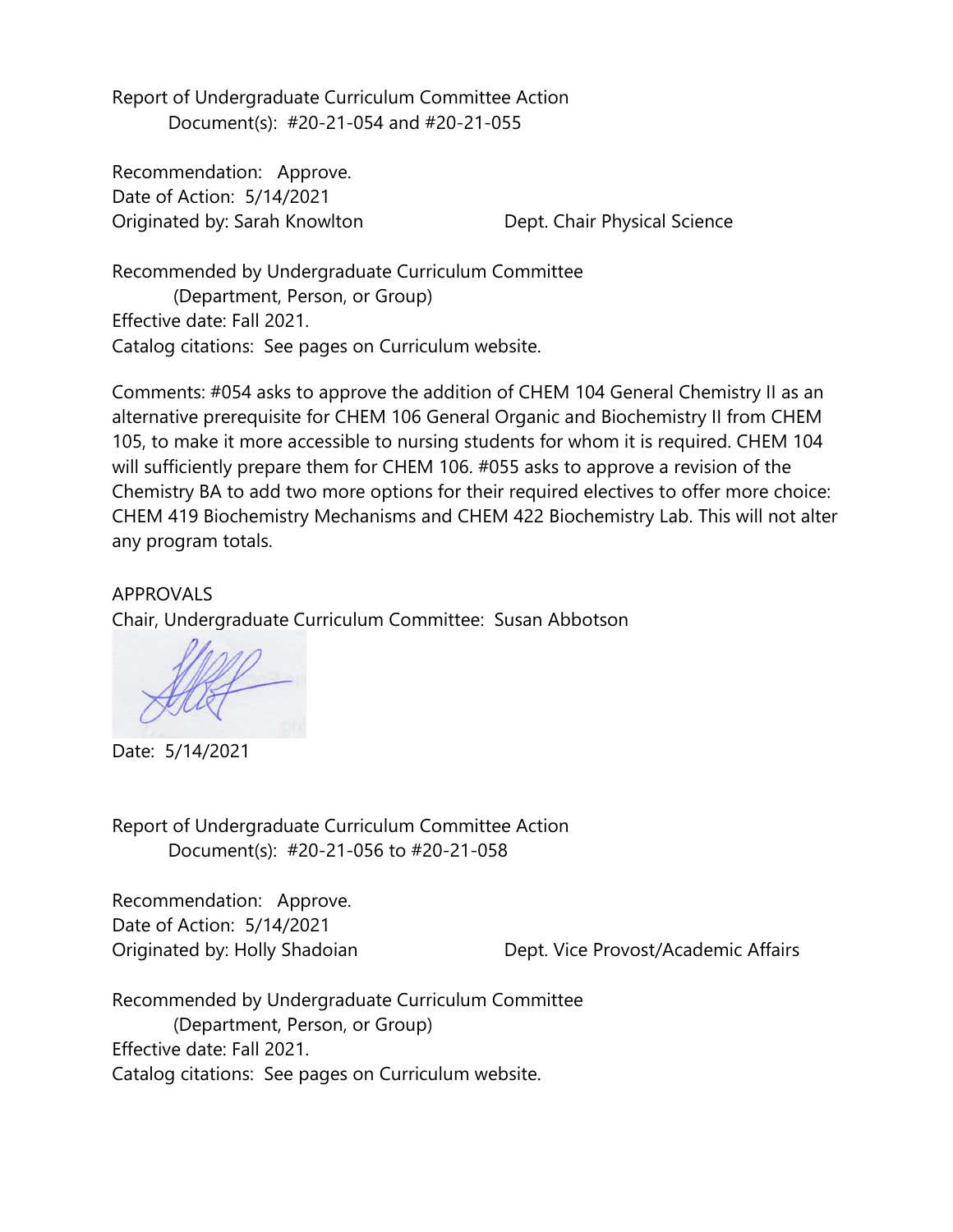Comments: #056 asks to approve the reinstatement of the old ART 201 Introduction to Visual Arts course that is used as an EEP in local schools and should be in the catalog for them to get credit, but also allow this to now count as a Gen Ed. Arts. #057 asks to approve revising the ENGL 118 Introduction to the Literary Experience (EEP course) to now count as a Gen Ed. Literature. And finally, #058 asks to approve revising three HIST EEP courses: HIST 117 Special Topics in History, HIST 118 Topics in U.S. History to 1877 and HIST 119 Topics in U.S. History from 1877 to Present, to now count as Gen Ed. History options. They will also move back to being 4 credit courses as they were before History moved all but its Gen Ed. courses to three credits. COGE has checked outcomes and approved these reassignments.

## APPROVALS

Chair, Undergraduate Curriculum Committee: Susan Abbotson

Date: 5/14/2021

Report of Undergraduate Curriculum Committee Action Document(s): #20-21-060

Recommendation: Approve. Date of Action: 5/14/2021 Originated by: Soumyadeep Mukherjee Dept. HPE

Recommended by Undergraduate Curriculum Committee (Department, Person, or Group) Effective date: Fall 2021. Catalog citations: See pages on Curriculum website.

Comments: #060 asks to approve revisions to HPE 406 to change the title to Program Planning in Health Promotion and revise the prerequisites to better suit the course content. While it is dropping two BIOL courses as prerequisites, these are still part of the program students are following so will still need to be taken, but this offers more flexibility as to when. HCA also uses this course as an elective so they have been notified.

APPROVALS Chair, Undergraduate Curriculum Committee: Susan Abbotson